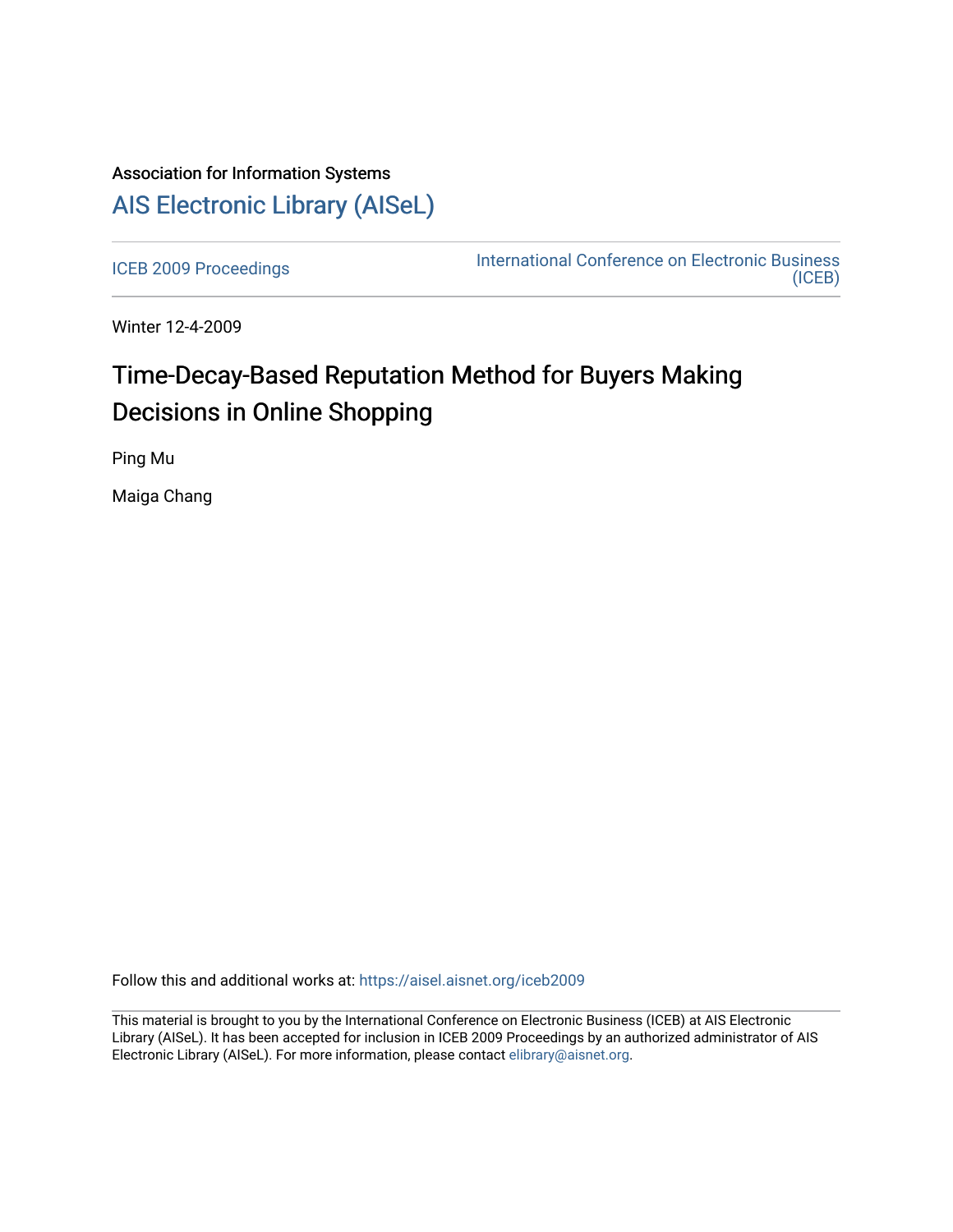### **TIME-DECAY-BASED REPUTATION METHOD FOR BUYERS MAKING DECISIONS IN ONLINE SHOPPING**

Ping  $\text{Mu}^1$  and Maiga Chang<sup>2</sup> School of Computing and Information Systems Athabasca University, Canada <sup>1</sup> pingmu@hotmail.com; <sup>2</sup>maiga@ms2.hinet.net

#### **Abstract**

Trust and reputation is considered a significant part of the Internet marketing. Internet transactions or interactions involve anonymity of participants, which are more risky on account of uncertainty about the quality of service or identity of service providers. Reputation system is a mechanism to determine who is trustworthy and induce Internet marketing's participants to maintain a good reputation while performing Internet activities. We consider that the evaluation of service provider's reputation or participant's honesty and responsibility constrained in some way by three factors, they are service quality, transaction time, and dollar value involved in the transaction(s), we called them as triple constraint. Very little research had done to pinpoint the relationship between trust and reputation with this triple constraint, especially when trust decay and time decay factors involved in the reputation evaluation process. We propose and investigate a novel dynamic trust and reputation framework based on the three factors mentioned above to reflect the more realistic reputation of the service providers in the Internet market.

*Keyword: time decay, feedback, reputation, trust, online shopping* 

#### **Introduction**

The Internet is profoundly affecting almost all businesses and commerce paradigms [14]. It not only provides the opportunity for companies switching from "brick-and-mortar" traditional behaviour to "brick-and-clicks" businesses style, but also opens up new opportunities to provide quality products and improved customers services in the most efficient way as traditional businesses provide. In addition, Internet marketing also offers several benefits such as timing, immediacy, less expensive, targeting and scalability. Some studies have showed that people worldwide are making greater and more diverse use of the Internet meanwhile Internet sales continue to grow up [16][20]. According to Statistics Canada report, that more Canadian used the Internet to purchase goods and services in 2007, which totally worth \$12.8 billion of orders, up 61% from 2005 [21]. Internet has become a supplement to traditional retail shopping more than a substitute. In fact, Internet marketing has become an essential part of today's electronic business since its core value is its ability to promote productivity and efficiency.

For doing successful business on the Internet, effective marketing strategies and necessary evaluation procedures must be established and one of them is the implementing feedback mechanism or reputation system. Reputation system is considered a significant part of the Internet business. Since Internet transactions involve anonymity of participants, which are more risky on account of uncertainty about the service of quality or identity of service providers, people would like to deal with honest merchants and reputation system is how to determine who is trustworthy. We consider that that the evaluation of service provider's reputation or participant's honesty and responsibility constrained in some way by three factors, they are service quality, transaction time, and dollar value involved in the transaction(s), we called them as triple constraint.

Since Internet marketing is prosperous growing up, fraud on the Internet is also developing into a major threat for consumers, business and governments [8]. We consider that Internet market and frauds as well as being developed or used reputation systems are close combined together, it is necessary and worthy to treat them as a whole while doing study to gain a significant understanding from the reputation system.

#### **Trust and Reputation Systems**

Trust and reputation are considered pure abstract concepts. They can become more meaningful only after applying to certain physical participants or entities. Trust and reputation are tightly coupled and platform-independent components that allows communications being carried out during processes between participants. They have led to a new breed of systems, which are quickly becoming an indispensable component of every successful online trading community: online feedback mechanisms [4], also known as reputation systems [17]. Reputation system provides a virtual platform which combining these two components together to address individual participant' past behaviour and to predict future behaviour.

*The 9th International Conference on Electronic Business, Macau, November 30 - December 4, 2009*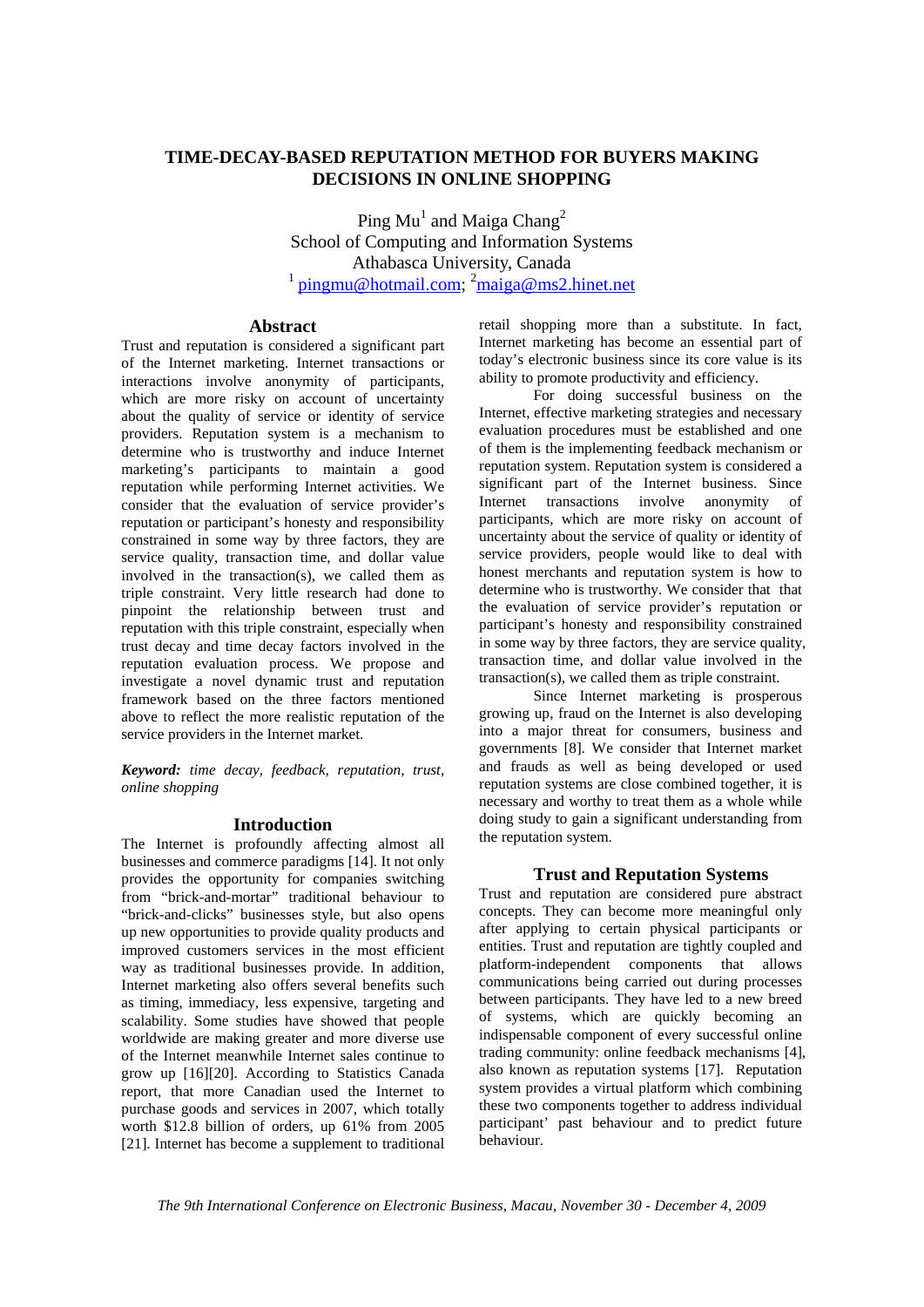The Internet marketing have created numerous opportunities to interact with strangers; these processes are also obviously raising a number of challenges such as lack of quality of services or even fraud during transactions, which may form asymmetric information flowing and lead up to the lemon problem [1] and finally only the lowest quality goods are traded and thus opportunities to achieve better profits from trading high quality goods are forgone [23].

The concept of trust is generally considered having broad-based meaning and varies between disciplines. Therefore, researchers in psychology, sociology, history, political science, economics and information technology area have done lots of research work to create suitable definitions for this abstract and crucial concept.

Lewicki and Bunker (1996) based on previous researchers' work [2][19] consider trust development to be an iterative process and a dynamic phenomenon that takes on a different character in the early, developing and mature stages of a relationship with each participant involved [12]. Wang and Vassileva (2003) define trust as a peer's belief in another peer's capabilities, honesty and reliability based on its own direct experiences [22]. Dillon, Chang, and Hussain (2004) also consider that trust has a dynamic aspect in the virtual world [6].

In information technology field, Marsh (1994) is among the first to introduce a computational model for trust in the distributed artificial intelligence [13]. His model is complex, but draws on many relevant real world phenomenons based on social and psychological factors. He defines trust in three categories which are basic trust, general trust and situational trust. Although his work is widely cited, but the model is theoretical and often considered too difficult to practically implement [9][15].

Sabater and Sierra (2001) define reputation as the opinion or view about something [18]. This opinion can be updated direct interactions or indirect experiences from other members while Resnick *et al.* (2000) point out that reputation to be the community opinion of a subject's standing [17]. Jøsang, Ismail and Boyd (2007) define reputation as generally said or believed about a person's or thing's character or standing [11].

Reputation system collects, distributes, and aggregates feedback about participants' past behaviour [17]. Generally, in order to operate reputation system effectively and to provide incentives for honest and trustworthy behaviour, several properties must be taken into account [7][17], they are:

> 1. Entities are long-lived, so that there are chances of future interaction;

- 2. Feedback about current interactions is recorded and distributed, such information must be visible in the future;
- 3. The costs for submitting and distributing feedback should be reasonable low;
- 4. Feedback information must be aggregated and presented in a suitable way to guide trust decisions;
- 5. Showing clear guidelines on how the rating system operates and how potential conflicts can be resolved;
- 6. The reputation system provider itself must be reputable and trustworthy.

The most significant feature of Internet market is that it has implemented the reputation system or feedback system. The Internet market's giant, eBay firstly introduced reputation system into the Internet market and enables its online auction system. This revolutionary pioneering spirit has been greatly absorbed by many other companies since then and significantly promotes the healthy development of Internet market. Several literature or books have tried to establish methods or framework to make comparisons possible between these reputation systems current in use in the Internet market. Based on previous researches [3][5][10], Table 1 at the end of this paper summarizes several noteworthy examples of Internet market reputation systems in use today

#### **Time-Decay Trust Function**

As described previously, trust and reputation are crucial to a service participant or a service provider's success. Service providers closely work with service participants and the other people involved in certain reputation system to meet individual goals and vice versa.

Every service provider or participant's reputation is often considered consisting of a series of discrete points or values and constrained in different ways by several factors, such as quality of service, transaction time, and dollar value involved in evaluating process of provider or participant's honesty and responsibility. We call these three factors as the triple constraint. To create a successful reputation system and give a reasonable result, quality, time and dollar value must be reflected in the reputation system.

Here, we give their operational definitions which will be frequently used in our dynamic trust and reputation framework described below.

1. **Definition 1** (Quality of service): The satisfaction level of unique product or service received by service participant from committed service providers. Normally, it involved two dimensional evaluation criteria,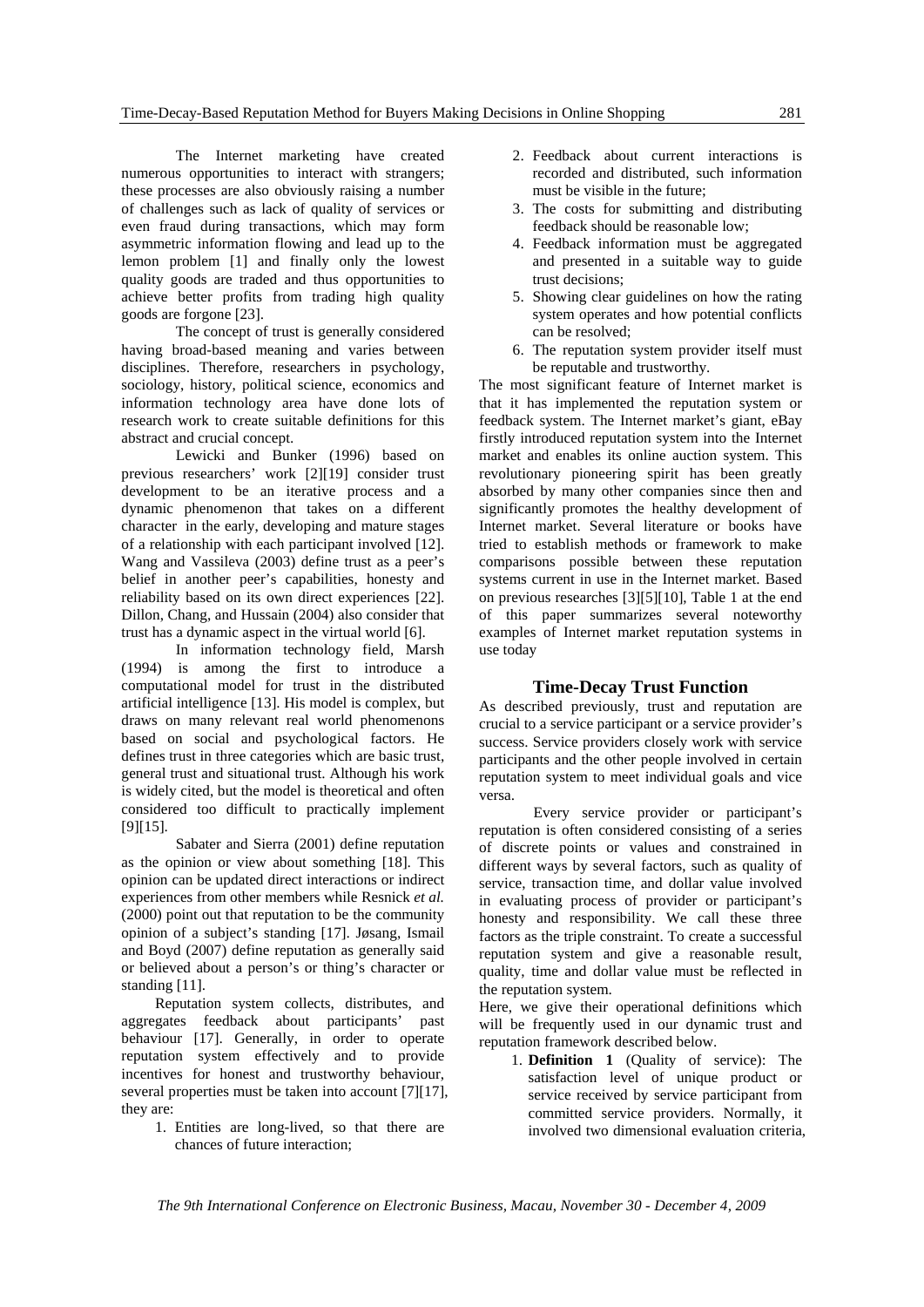i.e., product itself and service provided after receiving that product.

- 2. **Definition 2** (Transaction time): It denotes the time period during which a transaction take place. Since our model especially focuses on decay, the date after service participant receives product or service will play an important role, because it would affect reputation of the service provider in the future.
- 3. **Definition 3** (Dollar value or Transaction value): The amount of money spent for the product or to complete the service.

Due to the page limit, in this paper, we propose and investigate a new dynamic trust and reputation framework based on the two factor mentioned above for improving rating service to reflect the more realistic reputation of the service providers in the Internet market. Actually time factor will play an important role on the obtaining the reputation of service providers at different length of time windows.

The level of trust relationship between service provider(s) and participants after each transaction or interaction can be represented numerically or linguistically by different scale systems. Sometimes these representations can be mutually exchangeable. It is reported that eBay provides three scales such as positive, neutral, and negative (i.e. 1, 0, -1) to allow buyer and seller to rate each other. The advantage of eBay's mechanism is that it is simple and easy to be understood by average users. However, due to its primitive, this led to a vague image of the service provider's reputation [11]. Amazon and Elance use five scale rating system to evaluate the seller's trustworthiness through buyer while ignore seller's feedback on ratings. The latter approach is a step further to detail ratings scale than eBay's method. Apparently, a reputation system with five scale levels is better than a system with three levels. However, it doesn't mean the more scale levels the better. In our proposed model, we also use five scale rating system, the difference is that our defined rating levels are distributed over the most positive aspects as listed in Table 2.

Since we want to quantify representing the trustworthiness of the service provider, it is unavoidable that we mathematically calculate the trust values. The value of trustworthiness is computed based on past experiences given by the service participants for a specific service provider and it can be converted into five scale star system. Therefore, we also give the corresponding reputation levels versus the values of trustworthiness. These calculated numerical values called trust values that ranges from [1...5] can be interchanged to linguistic representations such as "Excellent", "Very Good", "Good", "Fair" and "Poor".

The reason that we leave only one scale to represent the reputation level "Poor" is that, in Internet market, people would like to deal with honest merchants or in other words, no one would like to conduct business with service provider(s) only having 50% possibility or even lower success rate. Therefore, there is no point to define extra scale ratings such as "Very poor" or "Extremely poor". Since most transactions involved in the Internet market are participants with anonymity, there are certainly possibilities that uncertainty and risk accompanying online trading course. We encourage people to deal with only the service providers with higher reputations to reduce these potential risks to the minimum level.

The reputation of the service provider is considered consisting of a series of discrete numeric values given by the service participants in the reputation model. These values can change from time to time. They are accumulated together at a given length of time to generate an average value which is used to determine the trustworthiness of the service provider. For each individual transaction, the given value of trustworthiness of service provider may not in a stable stage which means it might go up or down after this transaction. We call this as trust shifts or trust transient phenomenon as Figure 1 shows.

In business environment, once the service provider accumulate enough "trust" from service participants and keep momentum on good customers service, their reputation will maintain certain level or even go to upper level. However, this process can go in the opposite direction if service provider loses confidence from service participants, their reputation level will go down.



Figure 1. Trust shifts or trust transient phenomenon. In order to quantify the trustworthiness of the service provider and give it an adequate value, in addition to the quality of service or product received which will be used to evaluate the trustworthiness of the service provider, there is also another important factor which may affect the evaluation of reputation of service provider – decay. For example, trust decay may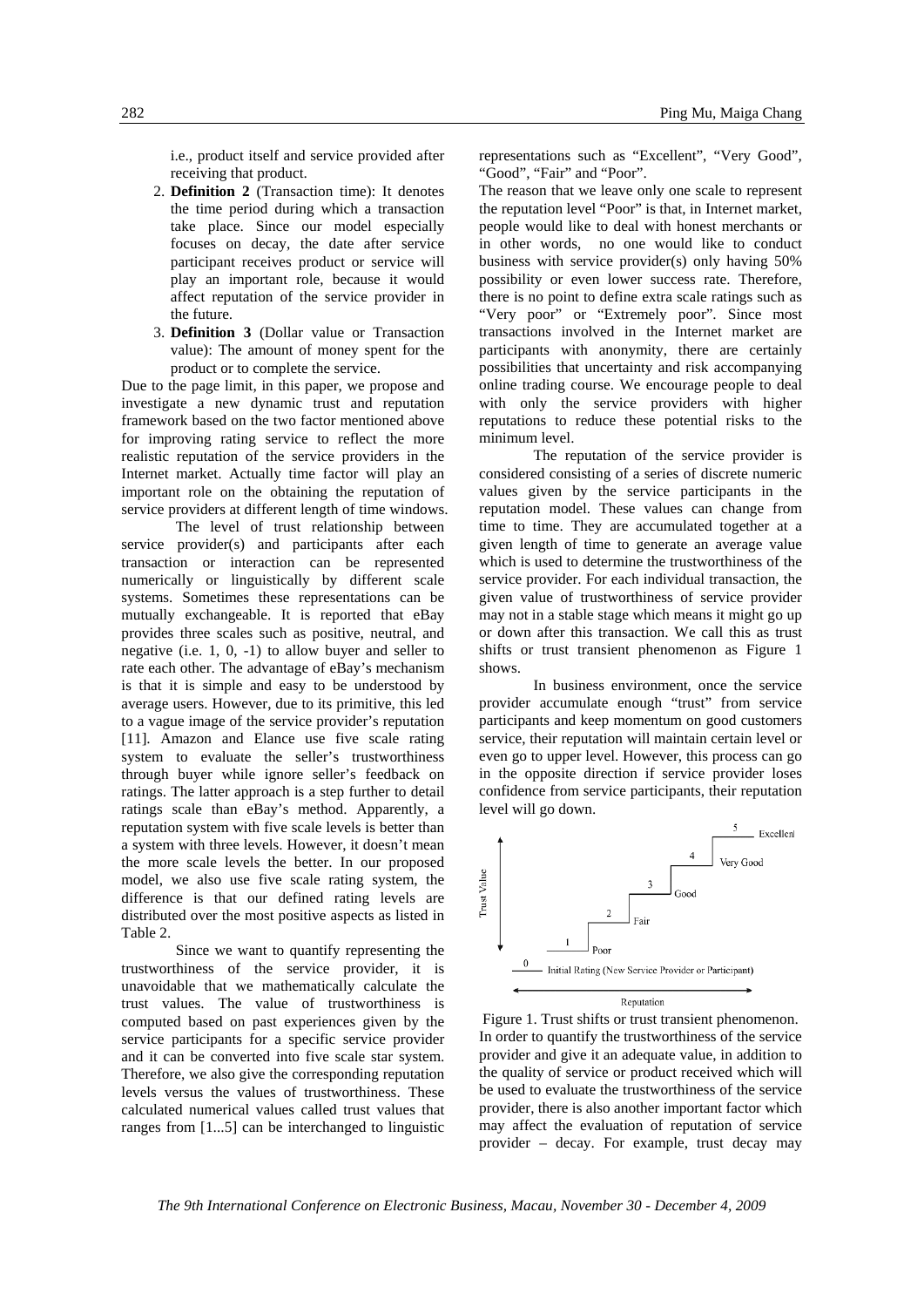occur when trust value become outdated due to the lack of fresh transactions or interactions. This may led to the question about the realistic trustworthiness about the reputation of service provider.

Time based decay function is a concept which can be used to model trust decay phenomena and leading in designing realistic trust environments. Actually, trust decay is the tendency for trust to weaken or disappear over certain period of time. For instance, if customer John trusts restaurant A at level B based on personal experience ten years ago, the trust level today is very likely to be lower or to be faded from his mind unless he has provoked one or more return visits to his venerable one since then. In this research, we introduced time stamp into the decay function to enhance trust aggregation and reputation representation.

In reality, the decay process may take either exponential or linear format. In our research, we use simple linear depreciating function which decays the trust value by passed months relative to current month. The decay rate based on time  $R_{time}$  can be represented as following:

 $R_{time}$  = desired percentage of decayed rating changed/ (number of months involved – 1)

For instance, we consider that the desired decay rate after one year decay is one star (20 percentage of rating change based on five star rating scale levels), and there are 11 months (current month does not have any contribution to the decay process) for one year run, the decay rate would be calculated as:  $R_{time}$  $= 0.2/11$  or  $1/55$ .

Once we have decided to consider decay factor in obtaining the trustworthiness of reputation, furthermore, we also consider the time weighting factor and assign different weight to different time slot's feedbacks. Where, time slot is a period of time that corresponds to an academic cycle, and during which various feedbacks can be collected. We assign equal weight to all transactions' feedbacks at the same time slot. Different time slot may have different period of time. The more recent time slot, the more weigh for feedbacks.

#### **Conclusions**

In this paper, a novel application of dynamic trust and reputation system framework is presented for Internet marketing. The algorithm takes into account three factors or called the triple constraints, i.e., quality of service, transaction time, and transaction value which are involved in evaluating process of provider or participant's honesty and responsibility; therefore, the system can give more reliable and reasonable trustworthiness value of the service providers or participants. The core idea of the framework's algorithm is to express quantitatively

representing the trustworthiness of the service providers or service participants.

There is still some work needs to be done to make this feasible system in practical in Internet market environments. Those are:

- 1. Consider the third factor, transaction amount, when design the time-decay trust function;
- 2. Evaluate the performance of the proposed system framework with realistic data; and,
- 3. A further refine work related to decay algorithms may be modified. Since we adopt the linear depreciating function in this paper, exponential depreciating function may also be used if applicable.

The proposed dynamic trust and reputation system framework will be helpful and an alternative approach to overcome some limitations of reputation systems or feedback mechanisms currently in use and give more realistic trustworthiness value to reflect the reputation of the service providers.

#### **References**

- [1] Akerlof, G. (1970). The Market for Lemons: Quality Uncertainty and the Market Mechanism. *Quarterly Journal of Economics*, *84*(3), 488-500.
- [2] Boon, S. D. and Holmes, J. G. (1991). The Dynamics of Interpersonal Trust: Resolving uncertainty in the face of risk. In: Hinde, R. A. & Groebel, J. Eds. *Co-operation and Prosocial Behaviour.* 190–211. Cambridge: Cambridge University Press.
- [3] Chang, E., Dillon, T., and Hussain, F. K. (2006). *Trust and Reputation for Service–oriented Environments: Technologies for Building business Intelligence and Consumer Confidence*. Chichester, USA: John Wiley and Sons.
- [4] Dellarocas, C. (2003). The digitization of wordof-mouth: Promise and challenges of online feedback mechanisms. *Management Science*, *49*(10), 1407-1424.
- [5] Dellarocas, C. (2004). Building Trust Online: The Design of Robust Reputation Reporting Mechanisms for Online Trading Communities, In Doukidis, G., Mylonopoulos, N. and Pouloudi, N. Eds. *Information Society or Information Economy? A combined perspective on the digital era*. 95-113. Idea Book Publishing. Retrieved Feb. 10, 2009, from http://ccs.mit.edu/dell/papers/ideabook.pdf
- [6] Dillon, T. S., Chang, E., and Hussain, F. K. (2004). Managing the dynamic nature of trust. *IEEE Transaction of Intelligent Systems*, *19*(5), 77-88.
- [7] Fasli, M. (2007). *Agent Technology for e-Commerce*. Chichester, USA: John Wiley and Sons.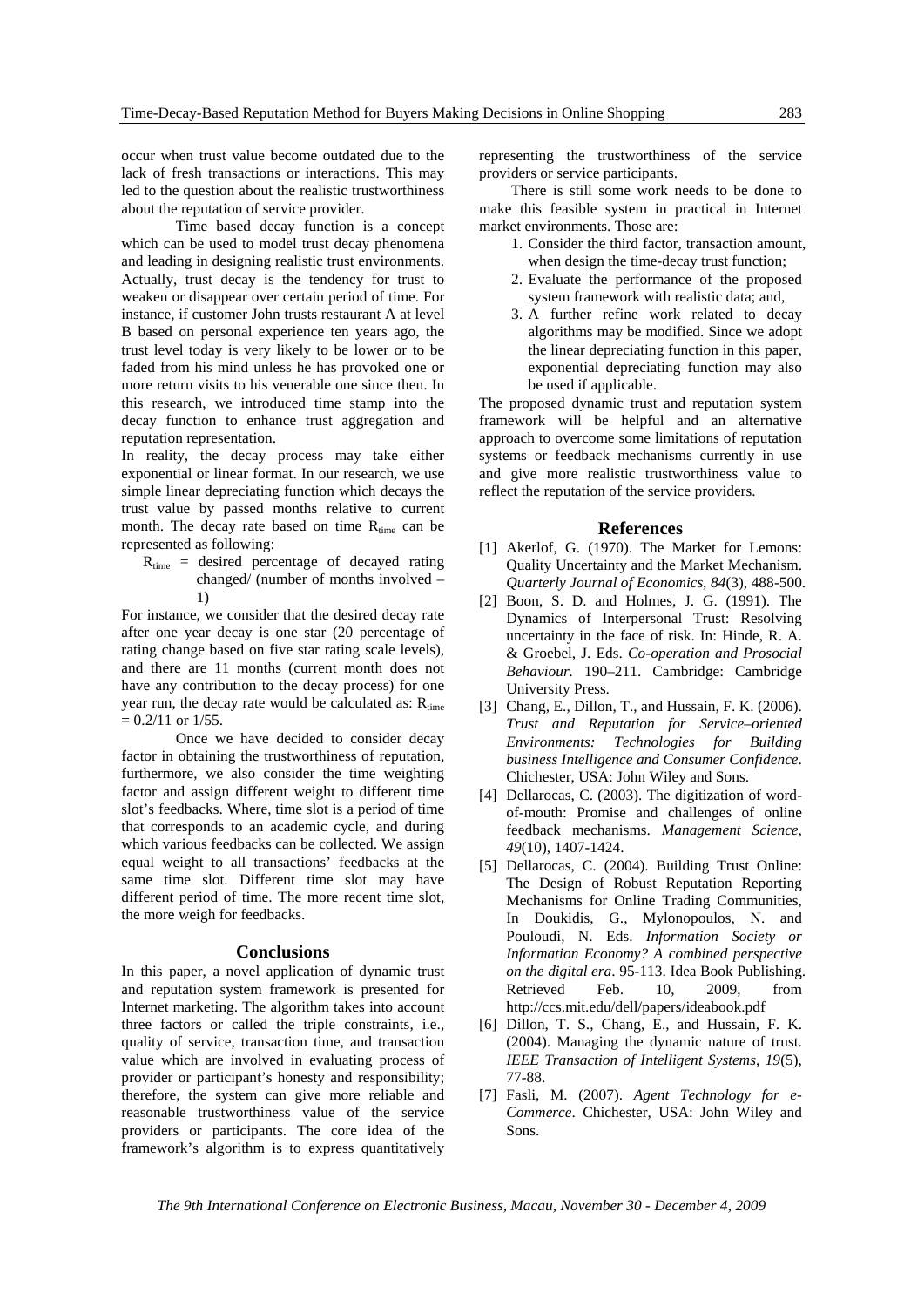- [8] Gavish, B. and Tucci, C. (2008). Reducing Internet Auction Fraud. *Communication of The ACM*, *51*(5), 89-97.
- [9] Golbeck, J. and Hendler, J.A. (2004). Accuracy of Metrics for Inferring Trust and Reputation in Semantic Web-Based Social Networks. In the *Proceedings of 14th International Conference on Engineering Knowledge in the Age of the Semantic Web*, (EKAW 2004), 116-131. Retrieved Feb. 10, 2009, from http://www.mindswap.org/papers/GolbeckEKA W04.pdf
- [10]Guha, R. (2001). *Open Rating Systems*. Retrieved Feb. 10, 2009, from, http://www.w3.org/2001/sw/Europe/events/foafgalway/papers/fp/open\_rating\_systems/wot.pdf
- [11]Jøsang, A., Ismail, R., & Boyd, C. (2007). A Survey of Trust and Reputation Systems for Online Service Provision. *Decision Support Systems*, *43*(2), 618-644.
- [12]Lewicki, R. J. and Bunker, B. B. (1996). Developing and Maintaining Trust In Working Relationships. In: Kramer, R. M. & Tyler, T. R. Eds. *Trust in Organizations: Frontiers of Theory and Research*. 114–39. Thousand Oaks, CA: Sage Publications.
- [13]Marsh, S. (1994). *Formalizing Trust as a Computational Concept*. Unpublished Ph.D Dissertation. University of Sterling, Stirling, Scotland, UK.
- [14]Menascé, D. and Almeida, V. (2000). *Scaling for E-Business: Technologies, Models, Performance, and Capacity Planning*. Upper Saddle River, NJ: Prentice Hall.
- [15]Mui, L., Mohtashemi, M., and Halberstadt, A. (2002). A Computational Model of Trust and Reputation. In the *Proceedings of the 35th Annual Hawaii International Conference on System Sciences*, (HICSS 2002), January 7-10, 2002, Big Island, HI, USA, 2431-2439.
- [16]OECD. (2008). *The future of the Internet Economy*. OECD Ministerial meeting on the

future of the Internet Economy, Seoul, Korea, June 17-18, 2008. Retrieved Feb. 10, 2009, from http://www.oecd.org/dataoecd/44/56/40827598. pdf

- [17]Resnick, P., Zeckhauser, R., Friedman, E., and Kuwabara, K. (2000). Reputation Systems.*Communications of the ACM*, *43*(12), 45-48.
- [18]Sabater, J. and Sierra, C. (2001). Regret: A Reputation Model for Gregarious Societies. In the *Proceedings of the 4th Workshop on Deception, Fraud and Trust in Agent Societies*, Montreal, Canada, May 29, 2009, 61–69.
- [19]Shapiro, D., Sheppard, B. H., and Cheraskin, L. (1992). Business on a Handshake. *Negotiation Journal*, *8(4)*, 365-377.
- [20]Statistics Canada. (2008a). *Canadian Internet Use Survey*. June 12, 2008. Retrieved Feb. 10, 2009, from http://www.statcan.ca/Daily/English/080612/d0 80612b.htm
- [21]Statistics Canada. (2008b). *E-commerce: Shopping on the Internet*. November 17, 2008. Retrieved Feb. 10, 2009, from http://www.statcan.gc.ca/dailyquotidien/081117/dq081117a-eng.htm
- [22]Wang, Y. and Vassileva, J. (2003). Trust and Reputation Model in Peer-to-Peer Networks. In the Proceedings of the 3rd International Conference on Peer-to-Peer Computing, (P2P 2003), Linköping, Sweden, September 1-3, 2003, 150-157. Retrieved Feb. 10, 2009, from http://julita.usask.ca/Texte/Yao&JulitaP2Pfinal. pdf
- [23]Yamagishi, T. and Matsuda, M. (2002). Improving the lemons market with a reputation system: an experimental study of internet auctioning. Technical Report, University of Hokkaido. Retrieved Feb. 10, 2009, from http://joi.ito.com/archives/papers/Yamagishi\_A SQ1.pdf